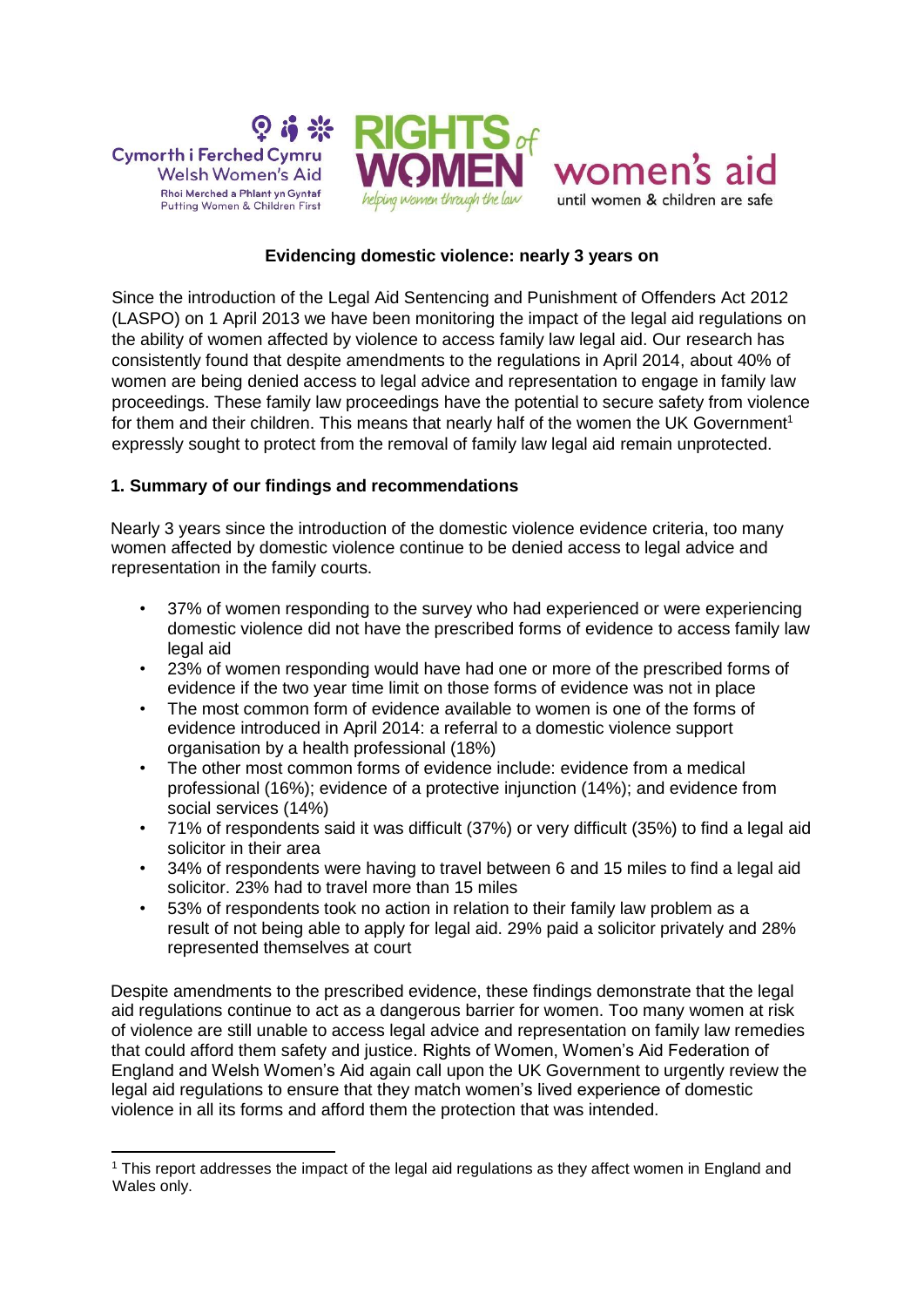# **2. Background to the research**

On 1 April 2013 the Legal Aid Sentencing and Punishment of Offenders Act 2012 (LASPO) came into effect removing legal aid for the majority of private family law matters. Accompanying LASPO, the Civil Legal Aid (Procedure) Regulations 2012<sup>2</sup> introduced criteria whereby legal aid for private family matters which would otherwise be outside the scope of the legal aid scheme could still be available for those affected by domestic violence. Legal aid is only available if survivors can provide prescribed evidence that they have experienced domestic violence.<sup>3</sup>

In March 2014 our research report, *Evidencing domestic violence: a year on* demonstrated that in the first year after the implementation of the domestic violence evidence gateway, 43% of women did not have the prescribed forms of evidence to access family law legal aid. The report described the devastating impact that not having access to legal aid was having on women.*<sup>3</sup>*

On 22 April 2014 the legal aid regulations were amended to extend the evidence criteria for applying for family law legal aid to include new and amended forms of evidence including evidence that a perpetrator is on police bail, evidence of refused admission to a refuge due to insufficient accommodation and evidence of a domestic violence protection notice. However, in November 2014 our further research report, *Evidencing domestic violence: reviewing the amended regulations,* demonstrated that despite these important amendments 38% of women still did not have the prescribed forms of evidence and were thus ineligible for family law legal aid.

Nearly 3 years on from the introduction of LASPO and nearly 2 years after the amendments to the regulations, this latest research demonstrates the continuing impact of the legal aid regulations on women affected by domestic violence.

# **3. Overview of the research**

This report is based on responses to a revised survey undertaken following the introduction of amendments to the legal aid regulations in April 2014. Responses to an online survey, *Monitoring the legal aid gateways III,* were collected between 22 April 2014 and 30 November 2015. This survey was circulated via Rights of Women's website and to member services of both Women's Aid Federation of England and Welsh Women's Aid as well as via partner organisations and social media. The survey received 239 responses.

## **4. Research findings**

-

## **4.1 Types of legal problems**

Respondents to the survey identified the most common legal issue women sought advice and representation on was child contact (61%). However, the multiple responses demonstrate that respondents had a range of family law issues on which they required legal advice and representation in the aftermath of domestic violence. These figures are

<sup>2</sup> See Regulation 33, Civil Legal Aid (Procedure) Regulations 2012 <http://www.legislation.gov.uk/uksi/2012/3098/regulation/33/made>

<sup>&</sup>lt;sup>3</sup> For a full explanation of the domestic violence evidence gateway criteria for family law legal aid see <http://rightsofwomen.org.uk/get-information/family-law/family-law-legal-aid/> <sup>3</sup> See <http://rightsofwomen.org.uk/policy-and-research/research-and-reports/#Legal%20aid>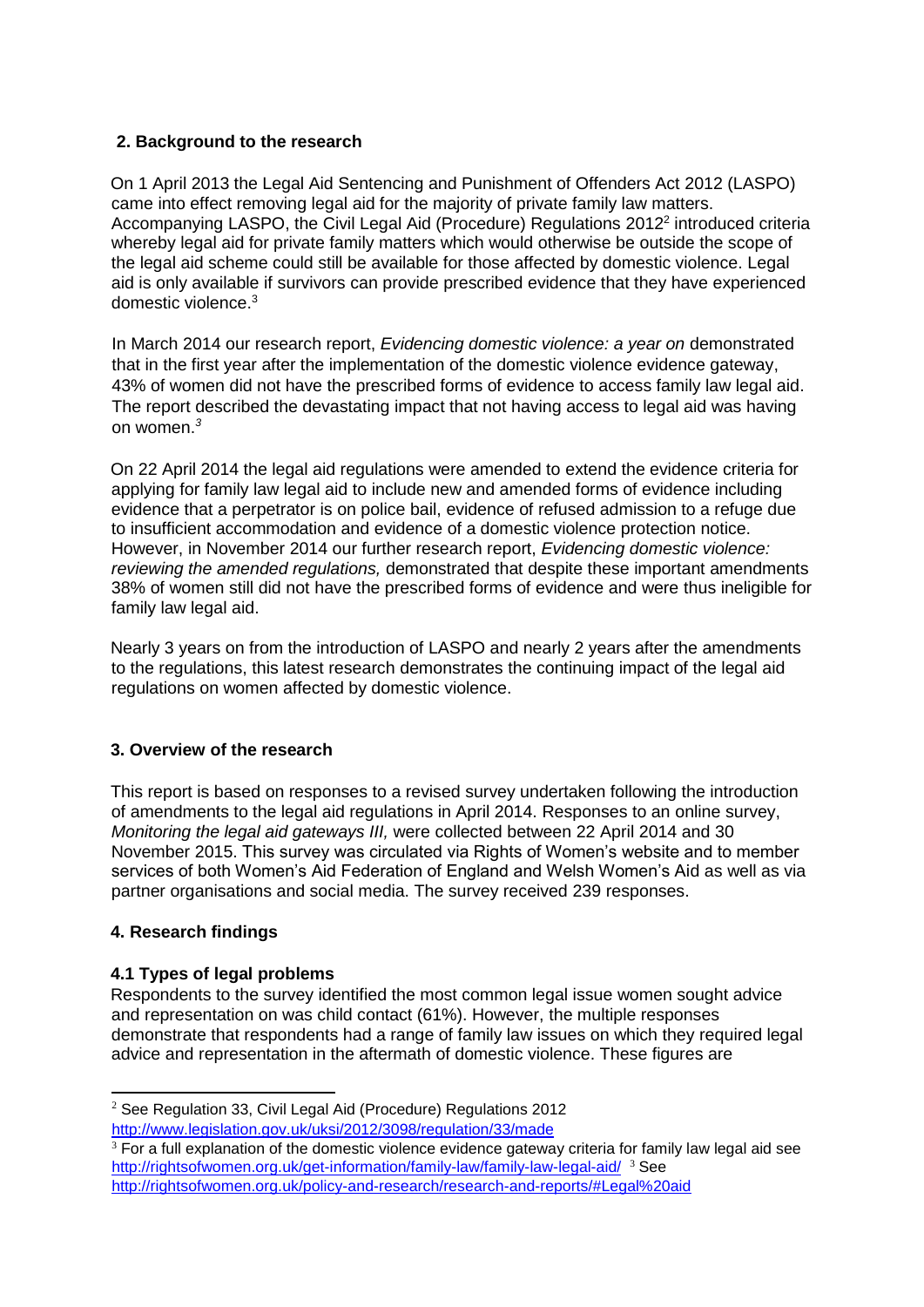consistent with the responses reported in *Evidencing domestic violence: a year on* and *Evidencing domestic violence: reviewing the amended regulations*.

To help us identify the kind of legal problem(s) you have, please tell us about the type of case you needed legal advice and representation for. Please tick all that apply.

| <b>Answer Options</b>                                | Response<br>Percent | Response<br>Count |
|------------------------------------------------------|---------------------|-------------------|
| Child contact                                        | 61.4%               | 108               |
| Residence orders                                     | 39.8%               | 70                |
| Other issues relating to children                    | 38.6%               | 68                |
| Child maintenance and financial support for children | 44.3%               | 78                |
| <b>Divorce</b>                                       | 43.2%               | 76                |
| Financial arrangements after divorce                 | 35.8%               | 63                |
|                                                      | answered question   | 176               |
|                                                      | skipped question    | 63                |

## **4.2 Location of respondents**

Respondents were asked to identify their location. Responses demonstrate a broad spread of responses from throughout England and Wales and from both rural and urban areas. See Appendix A.

## **4.3 Assessment of eligibility for legal aid and access to legal aid solicitors**

The majority of respondents (52%) identified a solicitor as having assessed their eligibility for legal aid. This is consistent with the findings in *Evidencing domestic violence: reviewing the amended regulations* and demonstrates continuing challenges for women in finding a legal aid solicitor and growing reliance upon sources of advice such as CABx and women's organisations. 32% of respondents reported that they had found out about their eligibility for legal aid by themselves. Compared with 15% in *Evidencing domestic violence: a year on* in 2014, these findings demonstrate a growing self-reliance for many women. Only 4.6% identified the Legal Aid Agency website or helpline as the source of their assessment.

We asked respondents *How easy or difficult was it to find a legal aid solicitor in your area?* 36.8% said it was difficult. 34.6% said it was very difficult. This is consistent with the findings of our earlier research and demonstrates a significant barrier for women in obtaining family law advice and representation. 34.2% of respondents had to travel between 6 and 15 miles to find a solicitor, with a further 22.5% having to travel more than 15 miles. This remains consistent with the findings of *Evidencing domestic violence: reviewing the amended regulations*.

## **4.4 Financial eligibility for legal aid**

Although this research does not focus on the impact of the means test on women's ability to access family law legal aid, our findings demonstrate that this too creates a further barrier to legal aid for women. 29% of women responding to the survey were ineligible for legal aid because their disposable income was above the allowed limits. 20.4% were ineligible because they had capital or savings above the allowed limits.

The feelings of despair and injustice amongst respondents as a result of their financial ineligibility is very clear.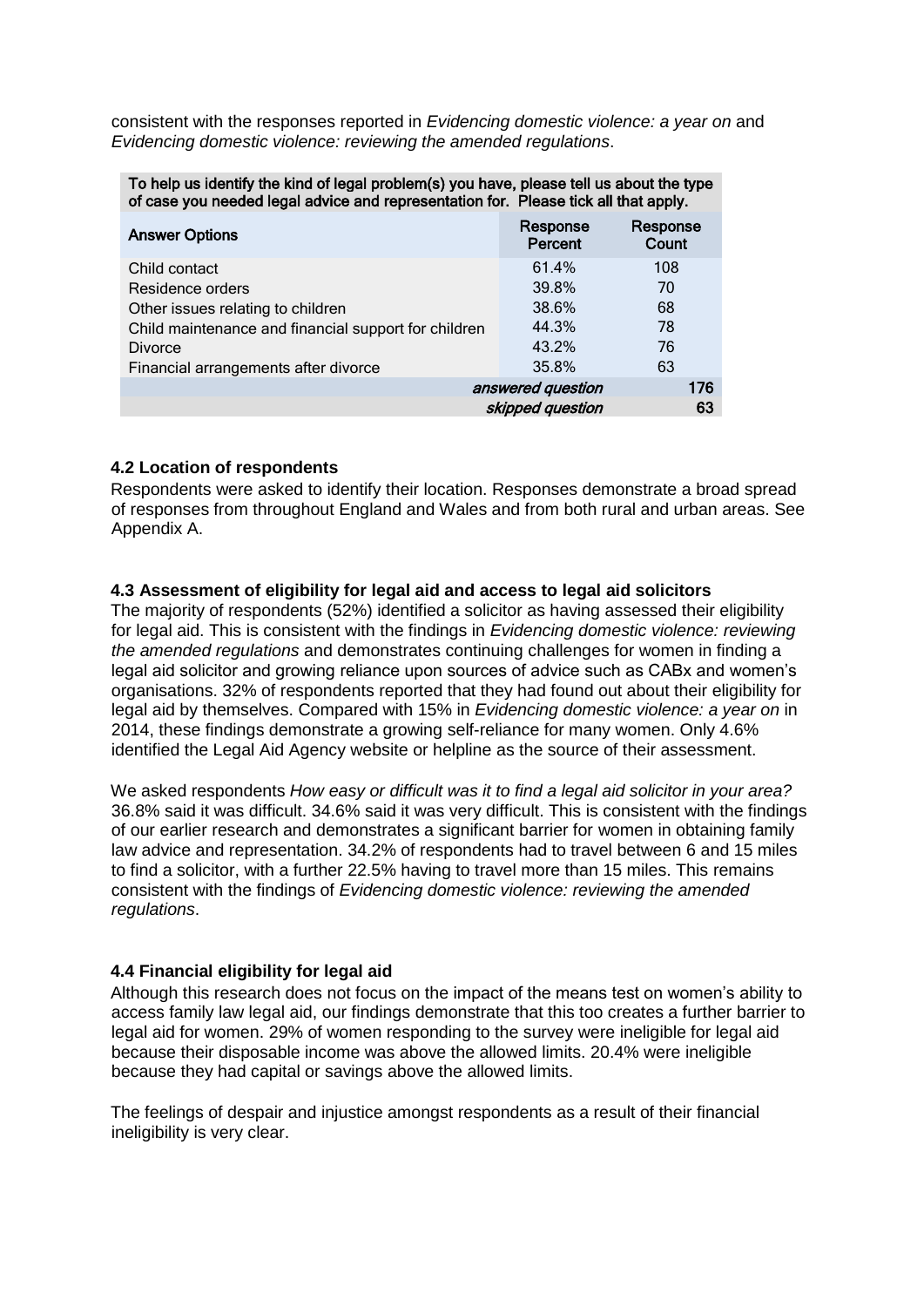*"I work long hours. I look after my child. I have to organise child care in order to go to work. I pay high taxes. I can't afford a solicitor so I will never be protected."*

*"It is stressful enough coping with domestic abuse without the work of not being able to afford to resolve issues through a solicitor to limit contact between you. If people can't afford to pay for legal help you will never be able to break the cycle. I feel this is unfair."*

*"My income might be higher than the income for legal aid eligibility but I have many bills to pay. My income hardly covers them. I have no money left to get a solicitor."*

#### **4.5 Evidence of domestic violence**

-

This research shows that 37% of respondents reported that they did not have any of the required forms of evidence of domestic violence in order to apply for family law legal aid.

This is consistent with the findings of *Evidencing domestic violence: reviewing the amended regulations*. The increase of women able to access legal aid since 2014*<sup>4</sup>* would appear to be as a result of the introduction of a new form of evidence in 2014; evidence of referral to a domestic violence support organisation by a health professional. From this survey we know that this is now the most common form of evidence available to women at 17.8%.

| to apply for legal aid?                                                                                                                                                                                                                                                               |                     |                   |
|---------------------------------------------------------------------------------------------------------------------------------------------------------------------------------------------------------------------------------------------------------------------------------------|---------------------|-------------------|
| <b>Answer Options</b>                                                                                                                                                                                                                                                                 | Response<br>Percent | Response<br>Count |
| Evidence your abuser is on police bail for a domestic<br>violence related offence                                                                                                                                                                                                     | 6.8%                | 5                 |
| An unspent criminal conviction against my abuser<br>for a domestic violence related criminal offence                                                                                                                                                                                  | 1.4%                | 1                 |
| A caution against my abuser for a domestic violence<br>related offence in the past 2 years                                                                                                                                                                                            | 1.4%                | 1                 |
| A bind over order made against your abuser for a<br>domestic violence related offence within the past two<br>years                                                                                                                                                                    | 1.4%                | 1                 |
| Evidence of ongoing criminal proceedings in relation<br>to my abuser and his violence against me<br>A current protective injunction against my abuser                                                                                                                                 | 4.1%                | 3                 |
| (this could be a non-molestation order, occupation<br>order, forced marriage protection order, restraining<br>order, domestic violence protection notice or<br>domestic violence protection notice)                                                                                   | 13.7%               | 10                |
| A protective injunction (non-molestation order,<br>occupation order, forced marriage protection order,<br>restraining order, domestic violence protection<br>notice or domestic violence protection order) against<br>my abuser which had expired but was made in the<br>past 2 years | 8.2%                | 6                 |
| An undertaking given by my abuser within the past 2<br>years where I did not give a cross undertaking<br>Evidence of my referral to a MARAC (Multi Agency                                                                                                                             | 1.4%                | 1                 |
| Rick Assessment Conference) as a high risk victim<br>of domestic violence within the past 2 years and<br>where there is a plan in place                                                                                                                                               | 6.8%                | 5                 |

| Which of the following forms of evidence of domestic violence did you have in order |  |
|-------------------------------------------------------------------------------------|--|
| to apply for legal aid?                                                             |  |

<sup>4</sup> 43% reported not having the required evidence in *Evidencing domestic violence: a barrier to family law legal aid*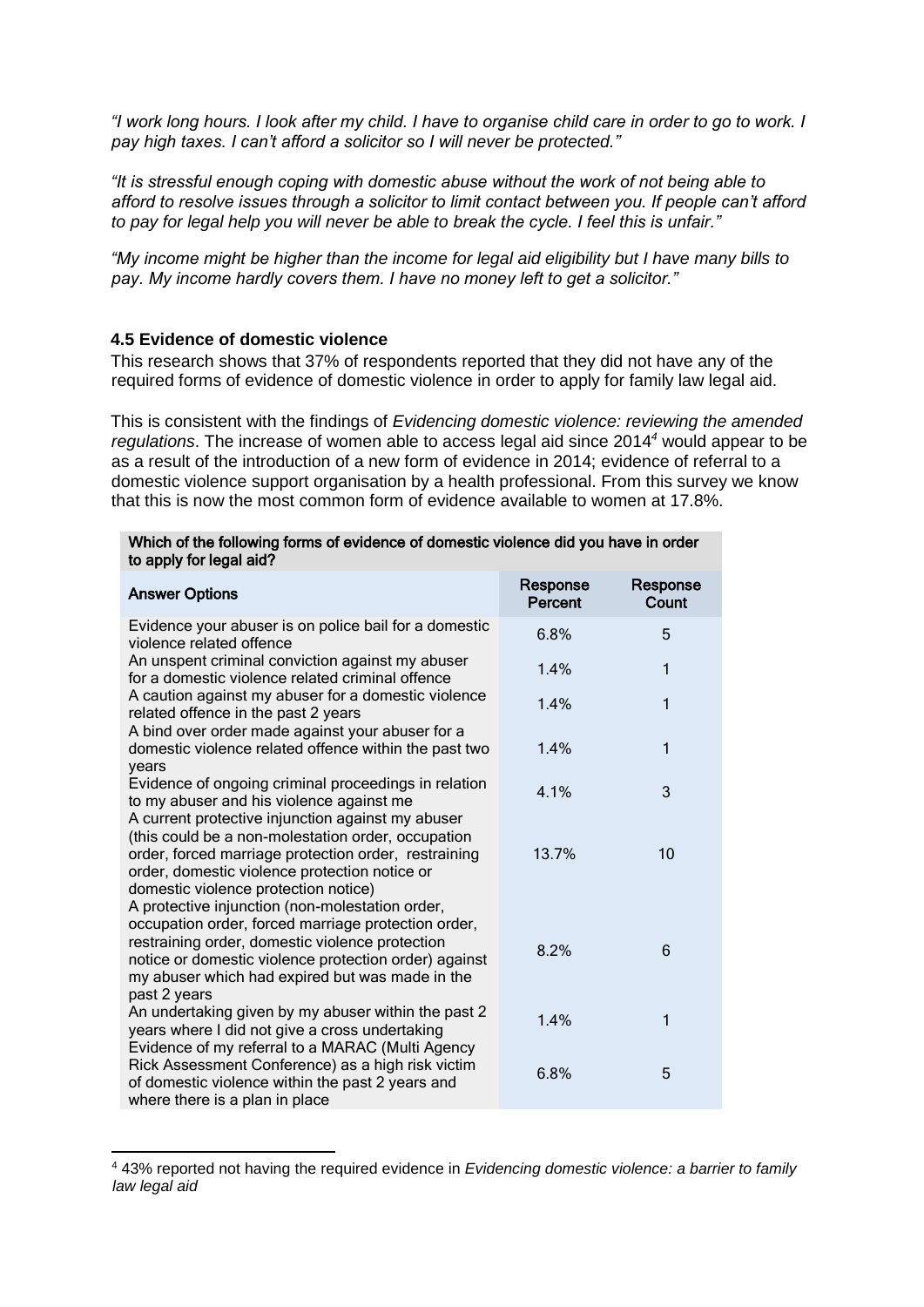| A finding of fact made in family proceedings within<br>the past 2 years that my abuser was violent to me                                                                                             | 4.1%              | 3                 |
|------------------------------------------------------------------------------------------------------------------------------------------------------------------------------------------------------|-------------------|-------------------|
| Evidence from a doctor, nurse, midwife or licenced<br>psychologist that they examined me within the past<br>2 years about an injury or condition I had as a result<br>of domestic violence           | 16.4%             | $12 \overline{ }$ |
| Evidence from Social Services that they have<br>assessed me as being at risk of or experiencing<br>domestic violence within the past 2 years                                                         | 13.7%             | 10                |
| Evidence from a women's refuge that I stayed there<br>within the past 2 years                                                                                                                        | 6.8%              | 5                 |
| Evidence from a domestic violence support<br>organisation that you had been refused admission to<br>a refuge because there was insufficient<br>accommodation                                         | 4.1%              | 3                 |
| Evidence to confirm that you were referred to a<br>domestic violence support organisation by a health<br>professional (doctor, nurse, midwife or licenced<br>psychologist) within the past two years | 17.8%             | 13                |
| I did not have any of the above evidence and could<br>not apply                                                                                                                                      | 37.0%             | 27                |
| I would have had one or more of the above evidence<br>if the two year time limit did not apply                                                                                                       | 23.3%             | 17                |
|                                                                                                                                                                                                      | answered question | 73                |
|                                                                                                                                                                                                      | skipped question  | 166               |

Of those women who had one (or more) of the forms of evidence, the next most common forms of evidence remain evidence from a doctor, nurse or midwife of an injury or condition resulting from domestic violence (16.4%), evidence of a protective injunction (13.7%) and evidence from social services (13.7%).

Evidence of criminal justice remedies remain amongst the lowest of the available forms of evidence to women: evidence of an unspent conviction (1.4%); evidence of a bindover for a domestic violence related offence (1.4%); and evidence of a caution (1.4%). However, the new evidence that a perpetrator is on police bail has increased to 6.8%. Evidence of ongoing criminal proceedings has also increased to 4.8%.

Responses to the survey also reveal a worrying lack of awareness amongst professionals of the evidence criteria. This lack of awareness leads to, at best, delays in obtaining legal aid, or at worst, denial of legal aid where an applicant should have been eligible. One respondent revealed that her own solicitor appeared to be unclear about what evidence could be used to make an application.

## *"I have been categorised as high risk by social services yet I was also refused legal aid by a solicitor."*

Respondents repeatedly talk about the way in which the prescribed list of evidence present a barrier to them in applying for family law legal aid and that the list simply does not reflect the reality of the evidence of domestic violence available to them. They also talked about the impact of the 2 year time limit for evidence.

*"I did report it to the police but did not press charges at the time, so had no evidence."*

*"[I was] not eligible due to the abuse being over 2 years ago and no documentation."*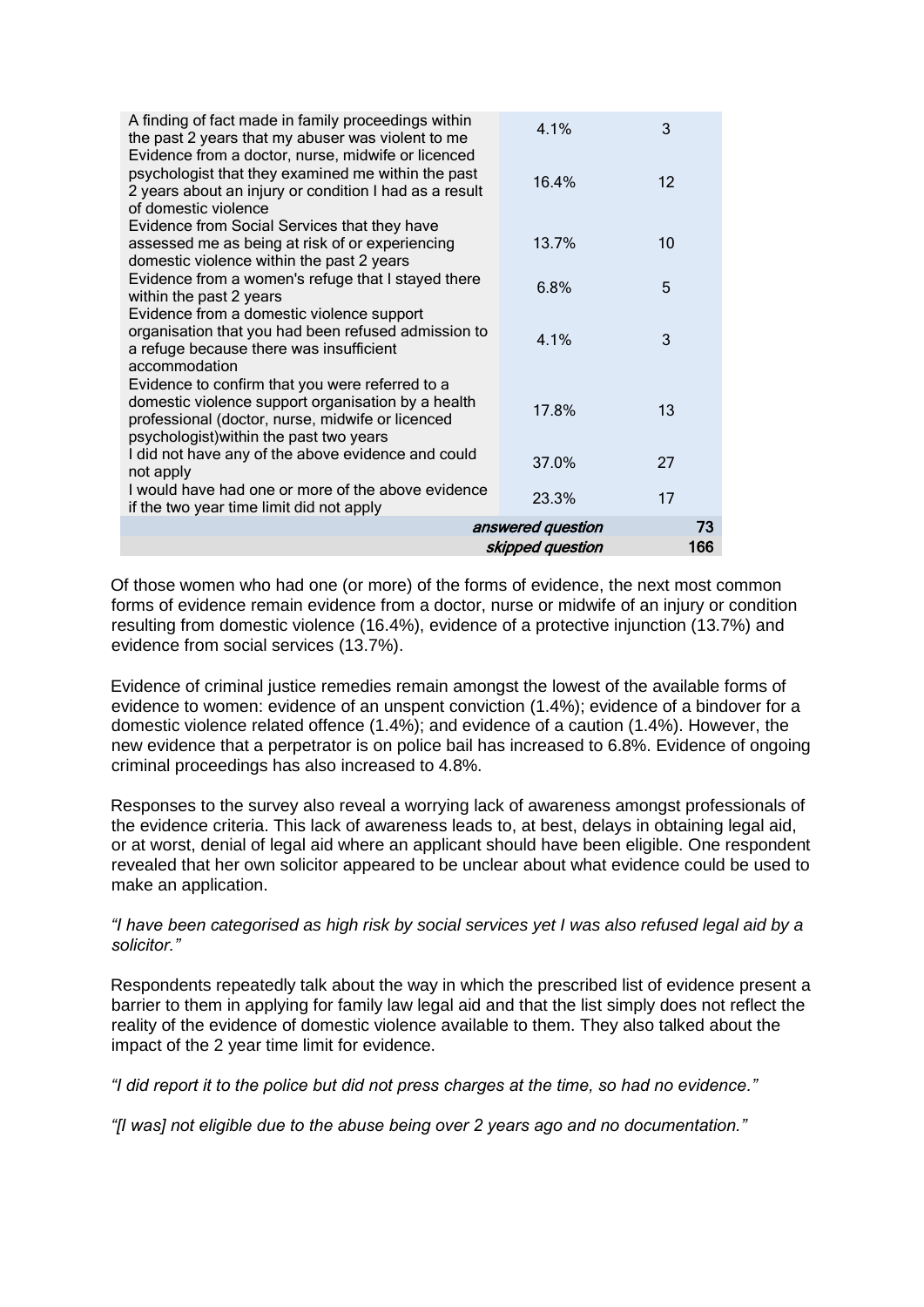Respondents talked specifically about the challenges of evidencing non-physical forms of violence.

*"I would be eligible for legal aid financially but didn't qualify as it is emotional/financial/psychological abuse, not violent."*

*"I could not prove the mental abuse I have received from my ex over the past 10 years. You do not know that have been abused mentally until you are away from the situation. I did not tell anyone what was going on for years therefore had no proof from doctors etc. The police were not helpful and did not want to get involved."*

One respondent also demonstrates that the reality for many women experiencing violence is that they do not come to the attention of professionals or seek criminal justice or other remedies.

*"[I am] not eligible as no police reference, not noted on the system. Even though I have a very low income, no house, no land, no savings and because my child is not on social services list, there is no legal aid for me. The Government does not understand that women do not always report. For example I had the strength to leave my ex after my daughter was born. It's not until 3 years later I started to deal with it and talk about it."*

We asked women what alternative forms of evidence they might have had of domestic violence in order to apply for legal aid.

| of the following aid you have instead?                                                                                                                                                       |                                       |                   |
|----------------------------------------------------------------------------------------------------------------------------------------------------------------------------------------------|---------------------------------------|-------------------|
| <b>Answer Options</b>                                                                                                                                                                        | Response<br>Percent                   | Response<br>Count |
| A letter from a domestic violence support<br>organisation confirming I am receiving advice and<br>support as a result of domestic violence                                                   | 34.1%                                 | 14                |
| A letter confirming that I have called the National<br>Domestic Violence Helpline or All Wales Domestic<br>Abuse and Sexual Violence Helpline for advice as a<br>result of domestic violence | 22.0%                                 | 9                 |
| Evidence from the police confirming that I have<br>called them as a result of domestic violence                                                                                              | 51.2%                                 | 21                |
| A letter from friends, family members or neighbours<br>who have witnessed an incident of domestic<br>violence                                                                                | 36.6%                                 | 15                |
| A letter from a counsellor confirming I have received<br>or am receiving counselling as a result of domestic<br>violence                                                                     | 19.5%                                 | 8                 |
| A copy of my divorce petition confirming that my<br>marriage broke down as a result of domestic<br>violence                                                                                  | 12.2%                                 | 5                 |
| Other (please specify)                                                                                                                                                                       |                                       | 19                |
|                                                                                                                                                                                              | answered question<br>skipped question | 41<br>198         |

#### If you did not have any of the required forms of evidence of domestic violence, which of the following did you have instead?

Their answers continue to reflect the less formal, often non-statutory routes that women take to find safety from violence. The most popular alternative forms of evidence continue to be evidence of the receipt of support from specialist domestic violence services: a letter from a domestic violence support organisation confirming receipt of advice and support as a result of domestic violence (34.1%); evidence of having called either the National Domestic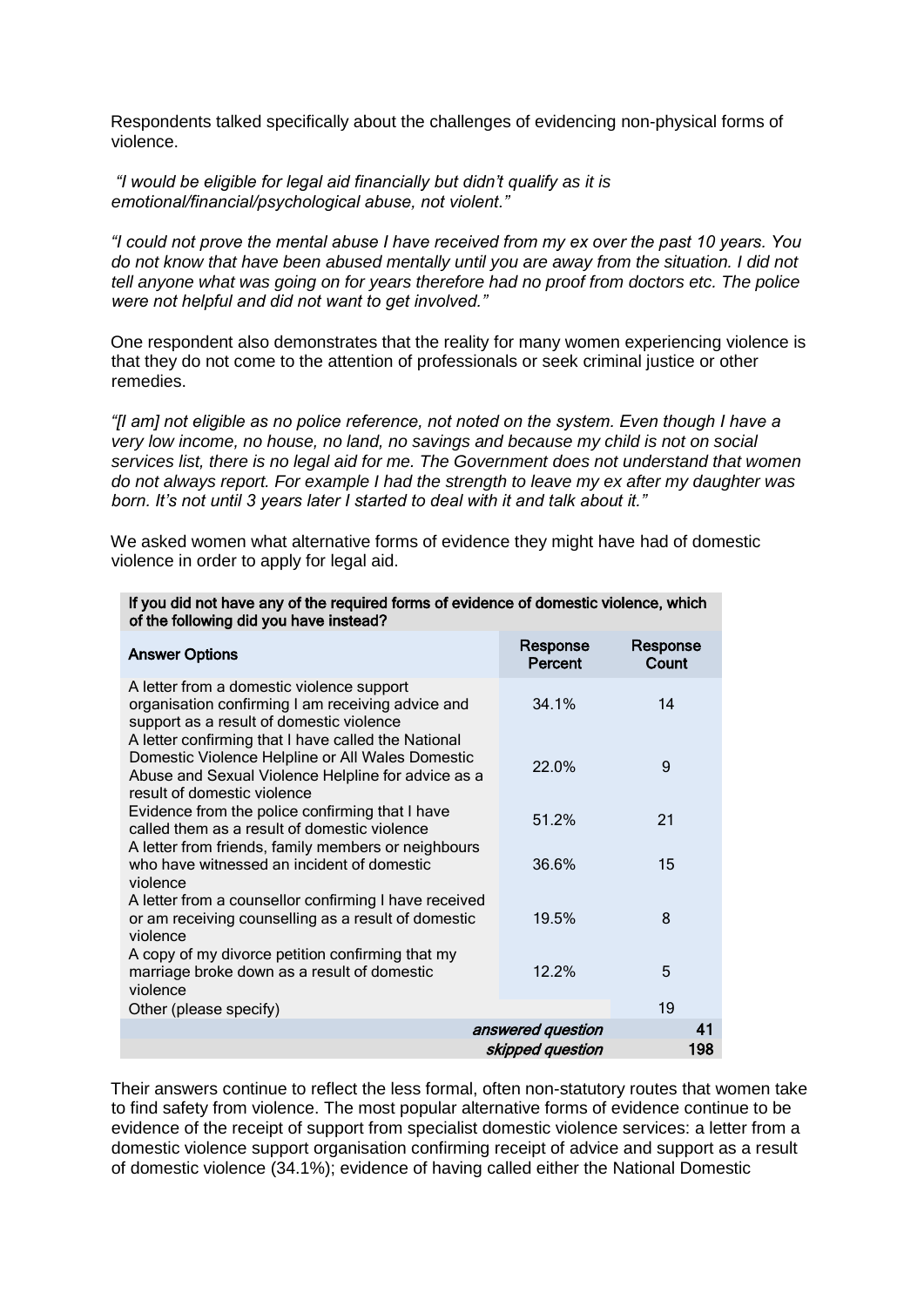Violence Helpline or All Wales Domestic Abuse and Sexual Violence Helpline (22%); or a letter from a counsellor confirming receipt of counselling as a result of domestic violence (19.5%).

Evidence of a police call out as a result of a domestic violence incident also continues to be one of the most common alternative forms of evidence at 51.2%, reflecting the attrition rate in the prosecution of domestic violence cases. Responses to this question demonstrate that a further extension of the forms of evidence could more realistically reflect the forms of evidence more readily available to women and which better reflect the routes they take to seek safety.

We continue to call for a more extensive list and to urge the UK Government to take an approach to evidencing domestic violence more consistent with other areas of law and policy. We argue that the evidence criteria list used for applications under the domestic violence rule in the Immigration Rules, would better ensure that both the formal and informal routes women take to safety are reflected and that the most vulnerable are protected. The Immigration Rules allow for a more extensive list of evidence of domestic violence which reflect women's responses on the evidence that is actually available to them.<sup>5</sup>

## **4.6 Obtaining evidence**

We asked respondents to comment on the availability of the required evidence. Of the respondents who answered the question 45.7% did not have a copy of the evidence of domestic violence prior to applying for legal aid and of those 73.7% did not know who to ask to obtain the evidence. The majority of respondents (45.5%) relied upon the internet for information about how to get it, again demonstrating a self-reliance in making their application for legal aid.

Obtaining the evidence also presents considerable barriers for women in applying for family law legal aid. Although 77.8% of respondents were able to obtain the evidence without charge, 7.4% had to pay between £21 and £50 for the evidence with another 7.4% paying over £50. The majority of respondents were able to obtain the evidence either the same day or within 7 days. However, 28% of respondents had to wait more than 7 days to receive it.

One respondent talked about the delay caused in her application for legal aid, by statutory bodies.

*"The delay was due to the fact that the police stated they didn't hold any of the evidence and eventually the Crown Court had the evidence but had lost it. It was eventually produced."*

This example demonstrates the significant challenges and the different agencies that applicants have to chase in order to obtain their evidence, and how time-consuming this must be. We are concerned that less resilient women will find the process of obtaining their evidence overwhelming and impossible.

## **4.7 Impact of not being eligible for legal aid**

This research continues to demonstrate the devastating impact that not being able to access family law legal aid has on women affected by violence. 52.8% of respondents who

-

<sup>5</sup> Paragraph 34 of the Immigration Rules

[https://www.gov.uk/government/uploads/system/uploads/attachment\\_data/file/261565/dvvictims](https://www.gov.uk/government/uploads/system/uploads/attachment_data/file/261565/dv-victims-settlement.pdf)[settlement.pdf](https://www.gov.uk/government/uploads/system/uploads/attachment_data/file/261565/dv-victims-settlement.pdf)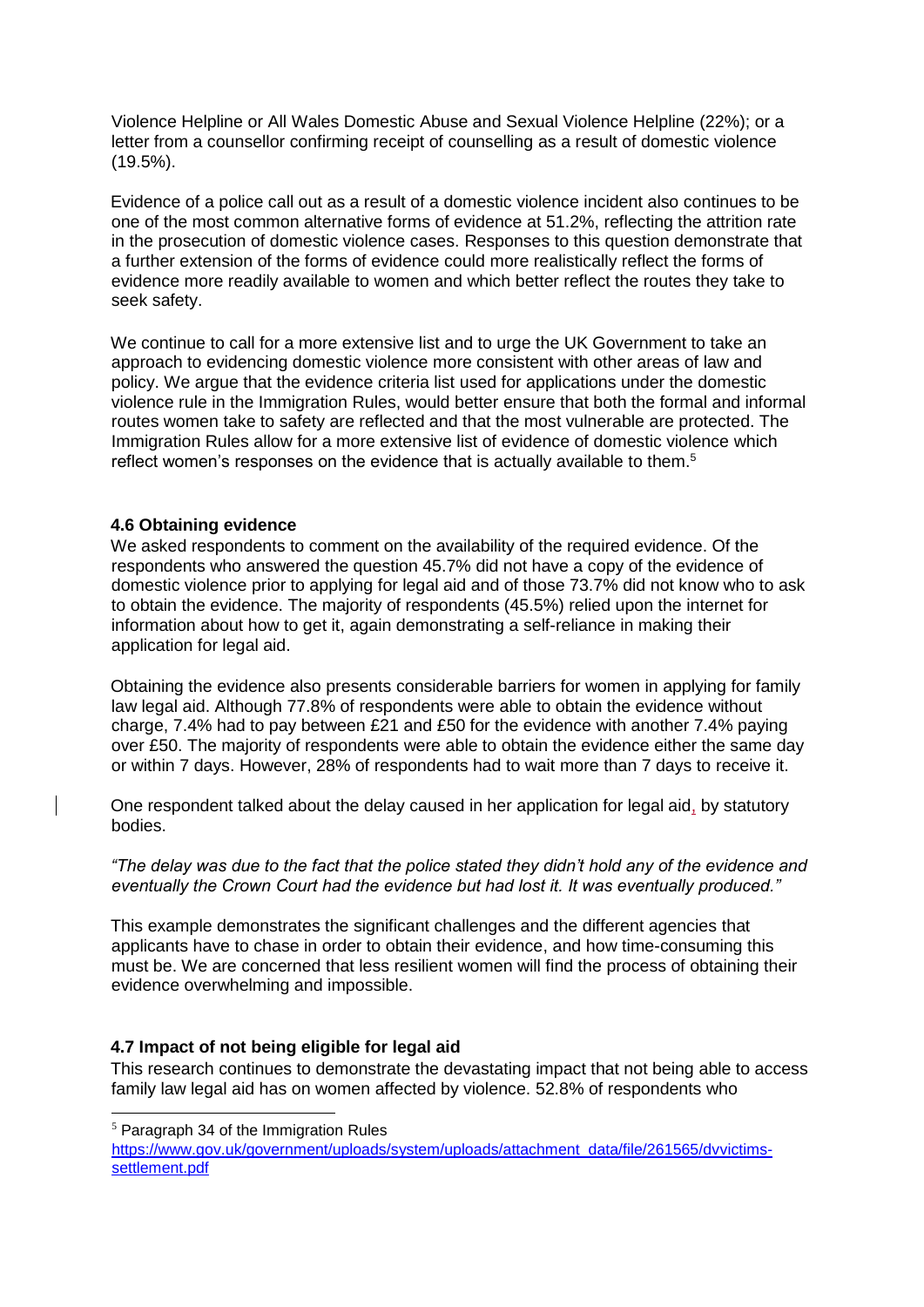answered the question said they did nothing as a result of not being able to apply for legal aid. For one respondent this meant that she stayed in her abusive relationship.

*"[I] continued to live with [my] partner in the hope that things would get better."*

29.2% paid a solicitor privately.

Respondents describe the very difficult financial choices they had to make due to their ineligibility for legal aid.

*"I am a low earner and single parent who at the moment has almost £5000 legal fees on credit cards, have a further £2300 to pay and £1000-2000 more accumulating. I don't know how I will ever pay this debt."*

*"[I] had to borrow money to pay privately."*

*"I am currently in debt as I couldn't afford a solicitor but needed a divorce due to domestic violence."*

*"So far I have incurred £15,000 in legal costs and am back in court again regarding custody and school moves for our youngest child."*

28.1% of respondents represented themselves at court. Respondents vividly describe the trauma of being in court unrepresented.

*"I represented myself in court and had to go against the man who raped me."*

*"It was a truly traumatic experience having to face him so soon after the assault."*

Women also describe how their lack of understanding of the law and the family justice system put them at significant disadvantage, particularly in proceedings with a represented party.

*"I looked stupid in court. I was humiliated in court through my lack of knowledge and felt more like a criminal than a victim in court."*

*"I am doing my best to represent myself, while the other party's solicitor is pulling all sorts of stunts and legal jargon that I know nothing about."*

Multiple responses to this question illustrate that women's ability to be represented in proceedings often changes depending on their ability to pay privately and so they fluctuate from being represented to representing themselves.

*"[I] have paid for legal advice over the last 3 years but currently am having to represent myself at court which I am finding very difficult."*

*"I write my own final statement and paid for a barrister."*

These respondents sum up the absence of choices for so many women who are ineligible for legal aid.

*"It's impossible for women fleeing domestic violence to deal with legal matters without legal aid. Solicitors' costs are extortionate. So many women like myself don't report coercive*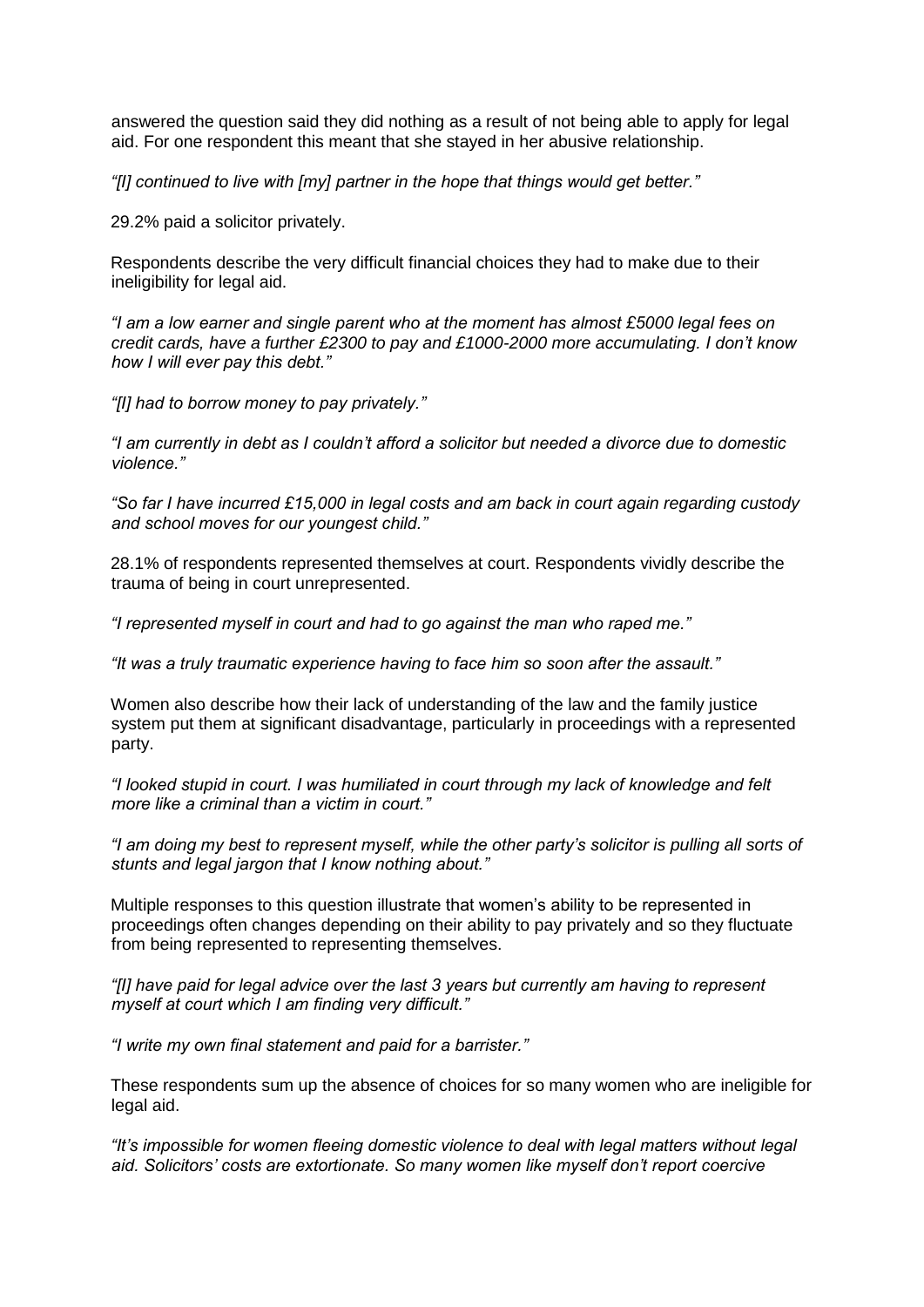*control or financial abuse. I am in a no win situation. Without legal aid or financial support I can't finalise my divorce and put an end to the abuse."*

*"It's made things even harder, when I have had to find the courage to speak about what's happened on top of that I have been denied legal aid and am terrified about going to court. The only thing I can do is speak to Women's Aid to support me."*

Women describe the impact of not being eligible for legal aid on the safety and health of both themselves and their children and the ongoing abuse they experience.

*"Not being able to afford legal advice and be represented properly has hugely affected mine and my children's health and wellbeing. We are still suffering abuse indirectly 18 months after leaving."*

*"My ex is very clever and controlling and even now after I made an application and am going to court to sort out child arrangements he still continues to try and control my life and uses the children to get at me as this is the last bit of control he has."*

## **5. Conclusions and recommendations**

This continuing analysis of the legal aid regulations demonstrates that still too many women are unable to evidence domestic violence as a result of the prescriptive list of evidence set out in the legal aid regulations. Attempts to make that list broader and more inclusive have not led to any significant increase in the number of women able to apply for family law legal aid.

This report demonstrates the urgent need for a further review and revision of the regulations to truly enable women affected by domestic violence to access the legal advice and representation they desperately need to protect themselves and their children from further violence and to rebuild their lives. These women face not only the inequity of navigating the family justice system without specialist legal support, leading to unfair and unsafe outcomes, but also a continuing risk of further devastating and potentially fatal violence.

With the implementation of a new criminal offence of coercive control on 29 December 2015 the Government has demonstrated its continuing commitment to addressing domestic violence in all its forms. Yet the legal aid regulations continue to dangerously disadvantage women who are unable to meet their strict requirements. Rights of Women, Women's Aid Federation of England and Welsh Women's Aid again call on the Government to:-

- 1. Further review and amend the family law legal aid regulations to extend the forms of evidence required to better reflect the evidence women tell us is available to them.
- 2. Urgently review the impact of the recent changes to the legal aid scheme on the availability of publicly funded legal advice and representation in England and Wales.

In failing to do so the UK Government risks failing in its expressed commitment to protect those experiencing or at risk of experiencing domestic violence in the family justice system.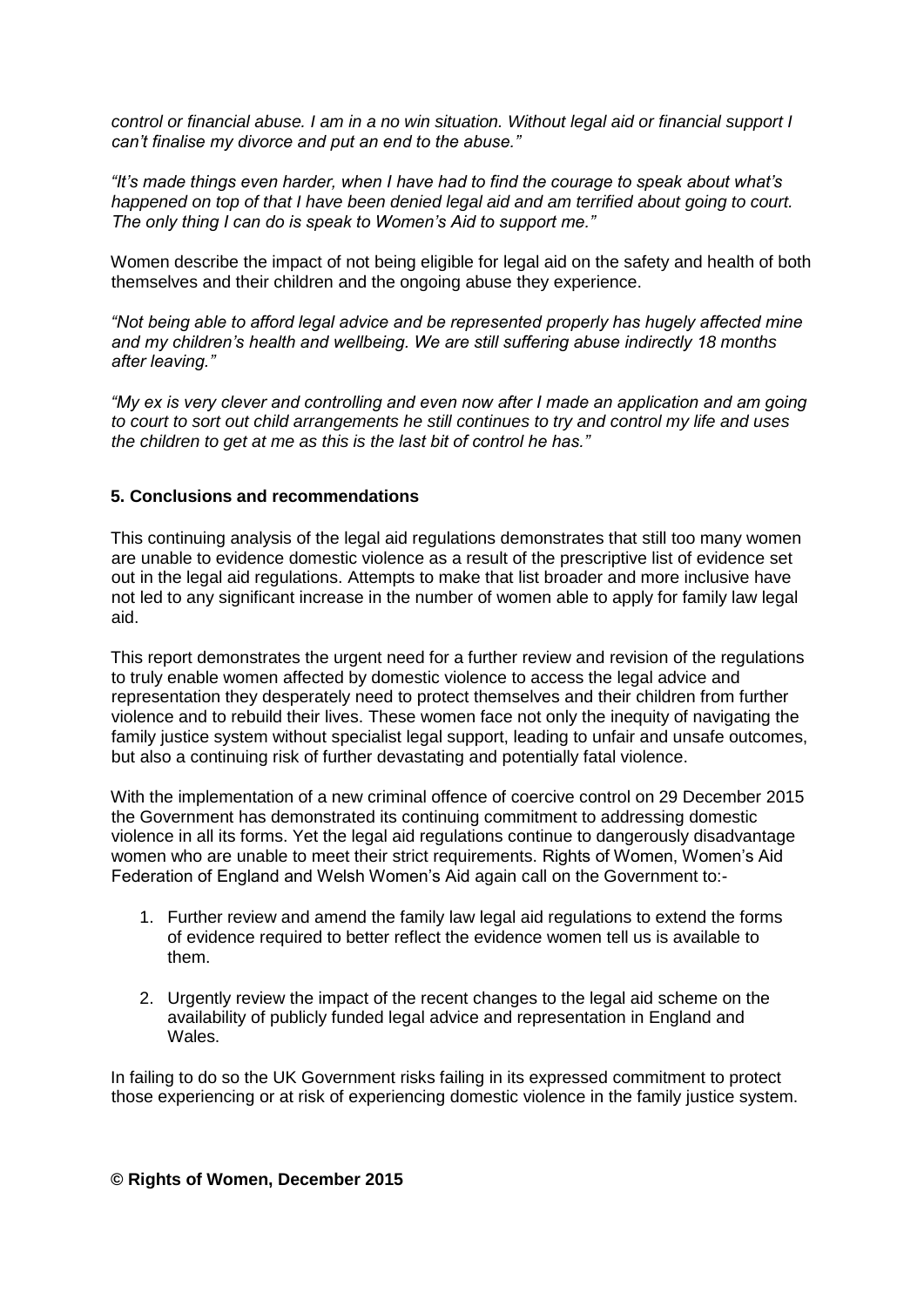# **Appendix A: Location of survey respondents**

| What area do you live in? |                     |                          |
|---------------------------|---------------------|--------------------------|
| <b>Answer Options</b>     | Response<br>Percent | Response<br>Count        |
| Bedfordshire              | 0.0%                | 0                        |
| <b>Berkshire</b>          | 2.4%                | $\overline{\mathbf{4}}$  |
| Buckinghamshire           | 1.2%                | $\overline{c}$           |
| Cambridgeshire            | 1.2%                | $\overline{2}$           |
| Cheshire                  | 5.4%                | 9                        |
| Cornwall                  | 1.2%                | $\overline{2}$           |
| Cumberland                | 0.0%                | $\mathbf 0$              |
| Derbyshire                | 0.0%                | 0                        |
| Devon                     | 2.4%                | 4                        |
| Dorset                    | 1.2%                | $\overline{c}$           |
| <b>County Durham</b>      | 0.6%                | $\mathbf{1}$             |
| <b>Essex</b>              | 4.2%                | 7                        |
| Gloucestershire           | 0.0%                | 0                        |
| Hampshire                 | 4.2%                | 7                        |
| Herefordshire             | 3.0%                | 5                        |
| Hertfordshire             | 2.4%                | 4                        |
| Kent                      | 4.8%                | 8                        |
| Lancashire                | 1.2%                | $\overline{c}$           |
| Leicestershire            | 3.6%                | 6                        |
| Lincolnshire              | 1.8%                | 3                        |
| London                    | 21.0%               | 35                       |
| Middlesex                 | 2.4%                | $\overline{\mathcal{A}}$ |
| Northumberland            | 0.0%                | 0                        |
| Norfolk                   | 1.2%                | $\overline{c}$           |
| Northamptonshire          | 1.8%                | 3                        |
| Nottinghamshire           | 3.6%                | 6                        |
| Oxfordshire               | 1.8%                | 3                        |
| Rutland                   | 0.0%                | 0                        |
| Shropshire                | 0.0%                | 0                        |
| <b>Suffolk</b>            | 2.4%                | 4                        |
| Somerset                  | 1.2%                | $\overline{2}$           |
| Surrey                    | 4.8%                | 8                        |
| <b>East Sussex</b>        | 0.0%                | 0                        |
| <b>West Sussex</b>        | 2.4%                | 4                        |
| Staffordshire             | 0.0%                | 0                        |
| Warwickshire              | 1.8%                | 3                        |
| Westmorland               | 0.6%                | 1                        |
| Wiltshire                 | 0.6%                | $\mathbf{1}$             |
| Worcestershire            | 1.8%                | 3                        |
| Yorkshire                 | 7.2%                | 12                       |
| Anglesey                  | 0.6%                | 1                        |
| <b>Breconshire</b>        | 0.0%                | 0                        |
| Caernarvonshire           | 0.0%                | 0                        |
| Cardiganshire             | 0.0%                | 0                        |
| Carmarthenshire           | 1.2%                | $\overline{c}$           |
| Denbighshire              | 0.6%                | $\mathbf{1}$             |
| Flintshire                | 0.6%                | 1                        |
| Glamorgan                 | 1.8%                | 3                        |